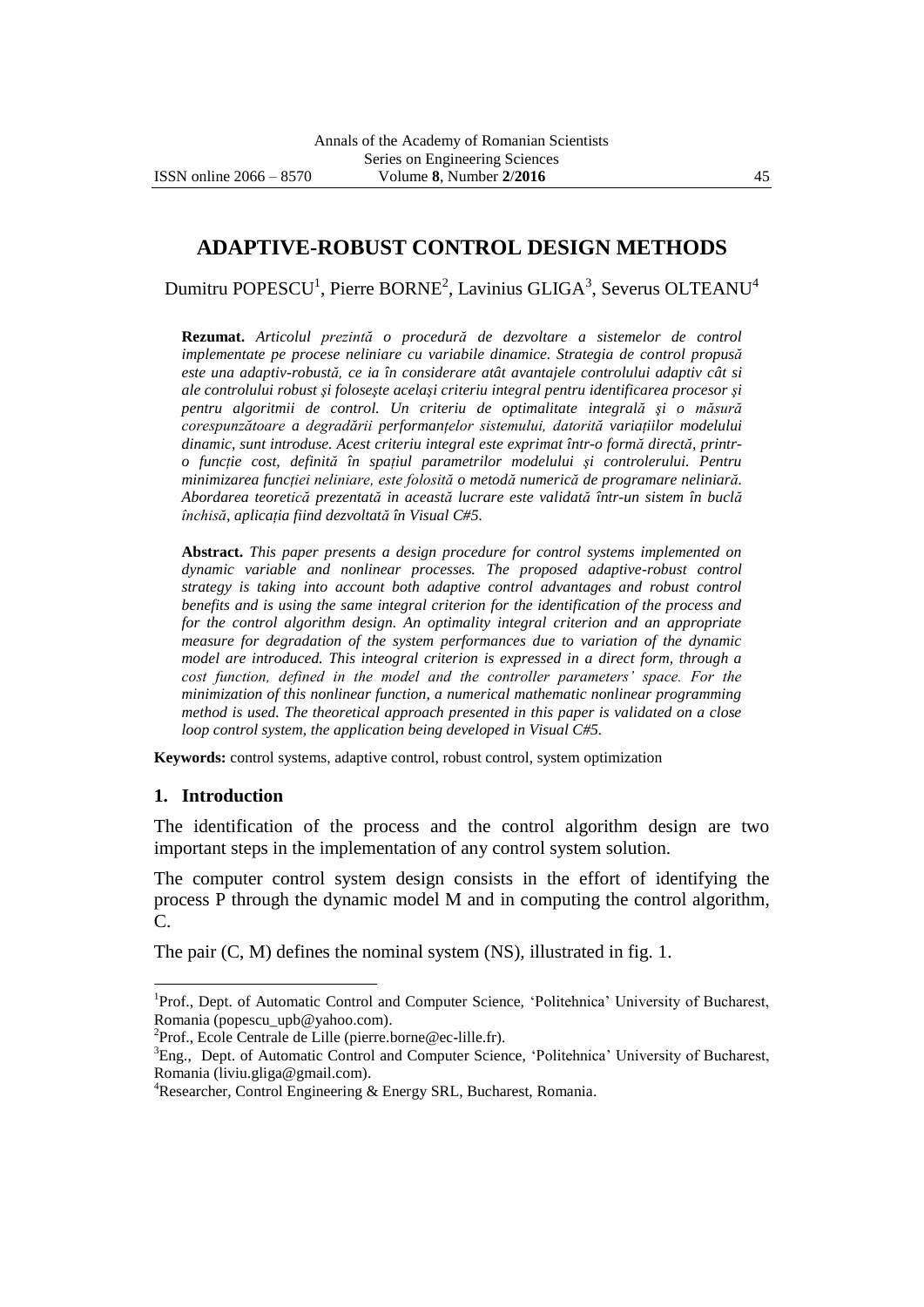

The mathematical model *M* is obtained by solving the optimization problem:

$$
min J_I (C,M) \tag{1}
$$

with  $J_I$ , an identification criterion built with the help of the prediction error. The control algorithm *C*, based on the identified model, is obtained as the solution of a second optimization problem,

$$
min J_C(C, M) \tag{2}
$$

The optimal criterion  $J_C$  is built with the help of the regulation error of the closed loop system. The design of the control algorithm for the nominal system (*NS*) may therefore endeavour to solve these two different optimization problems.

Our main objective is to ensure the real system (*RS*) represented by the pair  $(\mu C, P)$  from fig.2, with the realized performances  $(RP)$  close to the nominal performances (*NP*) obtained in simulation over the system (*NS*).



**Fig. 2.** *Real System (RS).*

For the system (RS) with variable evolution of P, estimated through a model M, it is recommended to be implemented either an adaptive strategy or a robust strategy.

The adaptive control is efficient for the case where the processes have variable parameters and implies the (re)identification of the process model and the (re)design of the control algorithm at every sampling time; for a new model, only with a new controller will the performances of the system be conserved. The expression that is showing the adaptive control strategy from the moment (k) to the moment  $(k + 1)$  is as follows:

$$
(C(k), M(k)) \to (C(k+1), M(k+1)) \tag{3}
$$

The robust control is recommended for nonlinear processes with parametric or structural disturbances, and proposes a single controller that ensures the desired performances for a class of candidate models of the process, including process P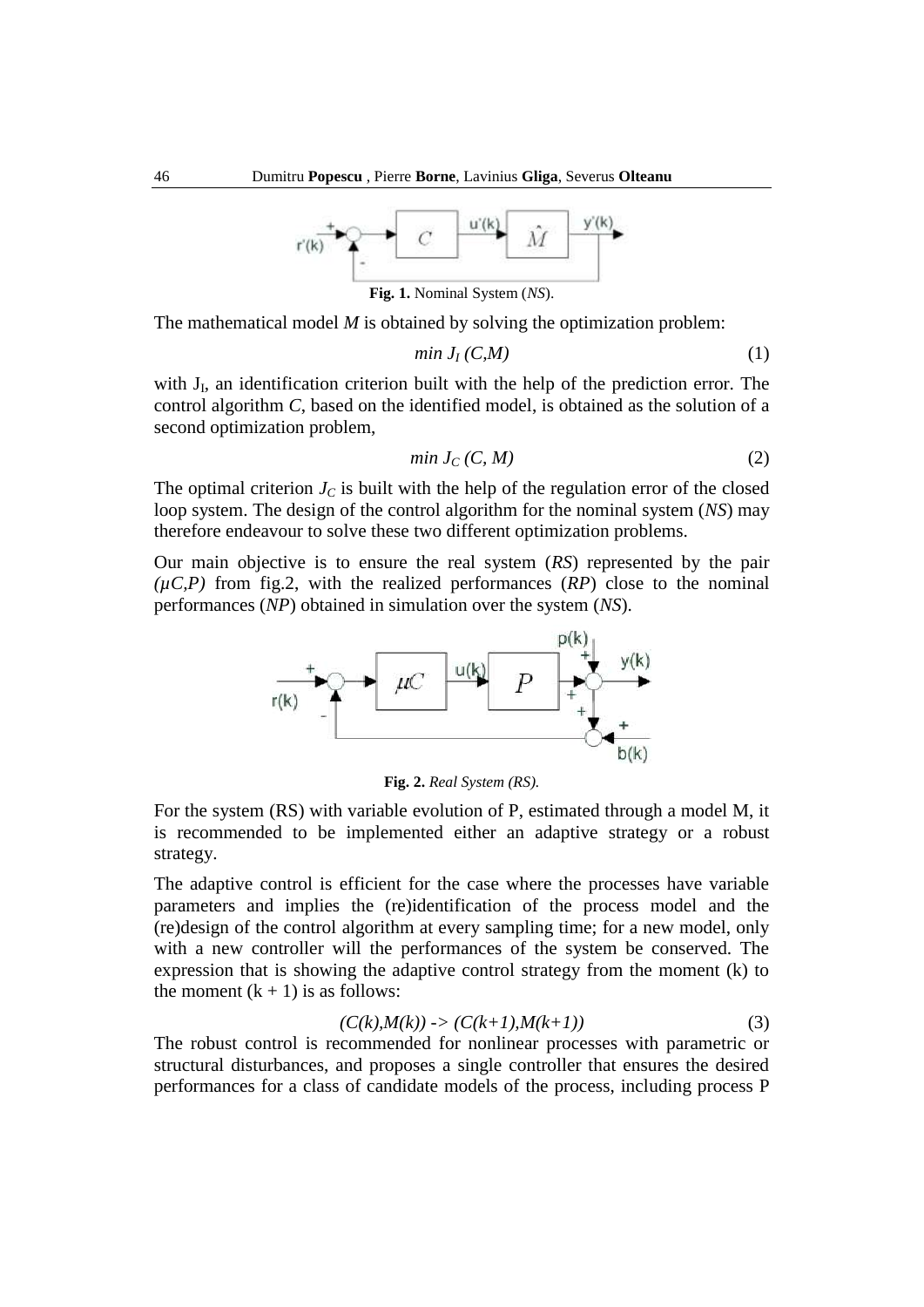itself. The robustness of the controller is expressed formally by equation (4), with the distance d, small enough:

$$
|PC/(1+PC)\text{-}MC/(1+MC)|< d\tag{4}
$$

Our research work proposes an integrated adaptive-robust design, built on the advantages of the two strategies that also eliminate their individual disadvantages.

Compared to the classical adaptive strategy, the adaptive-robust procedure preserves nominal performances for the implemented physical system by (re)identification, at the point where a significant degradation of the current model occurs and not at each sampling time. This is clearly reducing the numerical effort and the difficulties of the closed-loop identification procedure.

The robust strategy calculates a single (robust) control algorithm, tolerant to the nonlinearities and parametric or structural disturbances of the process; in this case, the performances required are for all the different operating points of the process (set of models).

The control algorithm remains unchanged as long as the robustness criterion that is measuring the degradation is respected. Only in the case of an observed excessive degradation of the model, will the controller be (re)calculated after the (re)identification of the dynamic model is finished. This procedure eliminates the relatively difficult calculation of the correction of the control algorithm, by means of imposing a reserve of robustness [9], [10].

#### **2. Adaptive-Robust Control**

We forget for instance the identification criterion and we consider a single optimal criterion (integral criteria for optimal control), thus we propose a recursive numerical procedure, where the two problems of identification and control are both integrated.

The two interconnected problems in a recursive way can be solved in a unified manner, based on their dual character.

For the process P, model M and the associated controller C, the next inequality is espected:<br>  $\left\|J \ M, C \ M \ \right| - \left|J \ P, C \ M \ -J \ M, C \ M \ \right| \leq \left|J \ P, C \ M \right| \leq \qquad (7)$ respected:

$$
\begin{vmatrix} J & M, C & M \\ \leq & |J & M, C & M \end{vmatrix} = \begin{vmatrix} J & P & C & M \\ \leq & |J & M, C & M \end{vmatrix} + \begin{vmatrix} J & P & C & M \\ \leq & M & -J & M, C & M \\ \leq & M & |J & M, C & M \end{vmatrix}
$$
 (7)

The terms of the inequality (7) have the meaning:

 $|J \ M, C \ M|$ , the measurement of the nominal system's performances (SN);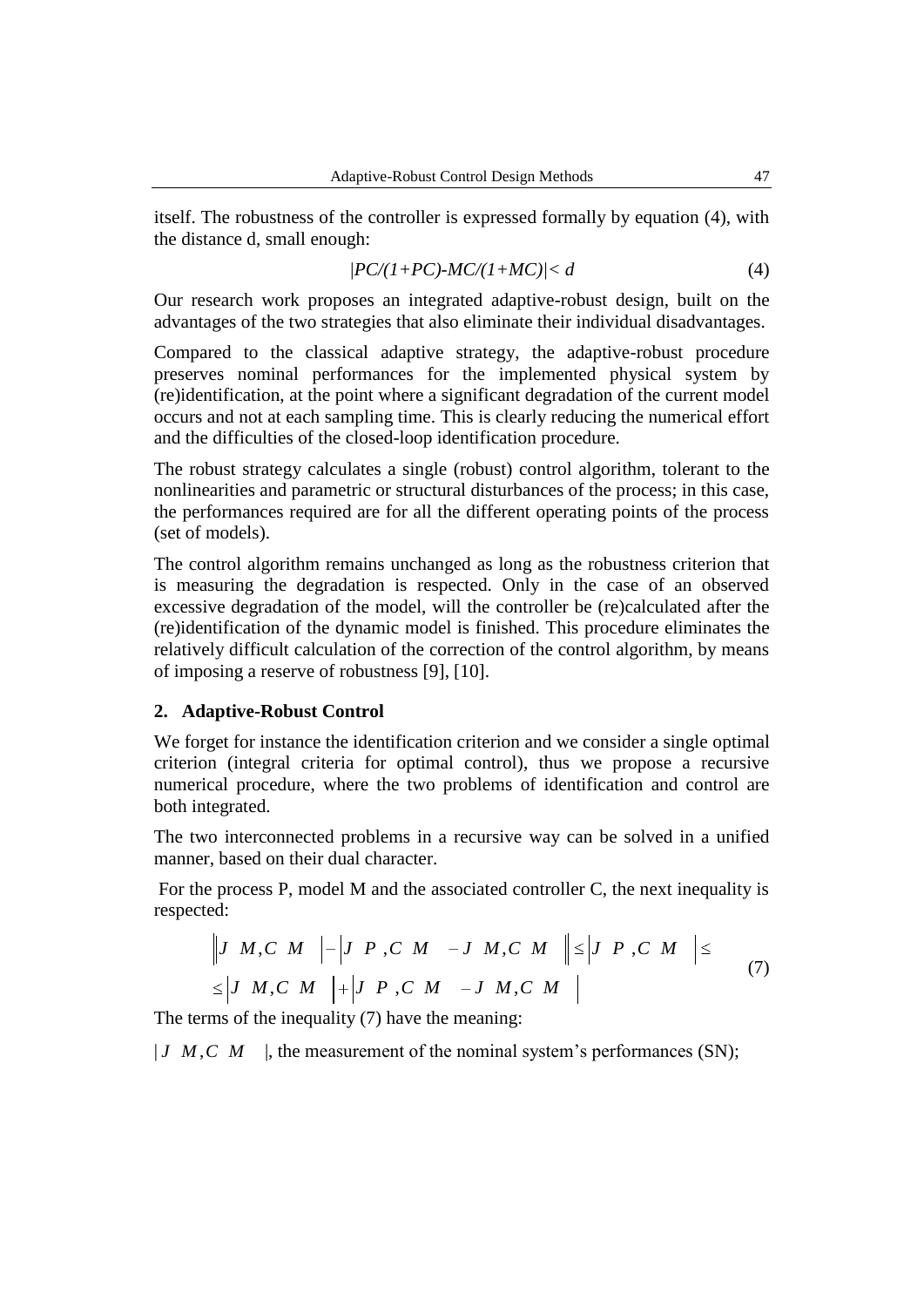$|J \ P, C \ M$  , the measurement of the real system's performances (SR);

*J P,C M – J M,C M* |, the measurement of the degradation of the performances due to changes in the model, or due to the measurement of the degradation of the system robustness.

With the help of the upper inequalities are established the conditions to be met for nominal performances to be reflected in the achieved performances by the physical (real) system, (RS).

The measurement of the degradation will be verified by the inequation:  
\n
$$
\begin{vmatrix}\nJ & P, C & M & -J & M, C & M\n\end{vmatrix}\n\leq\n\begin{vmatrix}\nJ & M, C & M\n\end{vmatrix}
$$
\n(8),

where  $|J \ M, C \ M|$  takes small enough values, imposed by a specified limit,  $\delta$ .

The restriction (8) expresses the robust behaviour of the algorithm, since degradation is bordered by low values provided by | *J M C M* , |.

So, the recursive mechanism may proceed or not according to the assessment of the previous inequation.

We consider the controller  $C_i$  available for the actual model  $M_i$  but if the robustness performances are unsatisfied, it is necessary to calculate the next model using the following relation (not the standard identification algorithm):<br> $M_{i+1} = \arg \min |J \ P, C_i \ -J \ M, C_i |$ 

$$
M_{i+1} = \underset{M}{\arg \min} \left| J \ P, C_i \ -J \ M, C_i \ \right| \tag{9}
$$

For the model  $M_{i+1}$  we build the next controller:

$$
C_{i+1} = \underset{C}{\arg\min} \left| J \ M_{i+1}, C \ \right| \tag{10}
$$

For each step of calculation, we check the robustness constraints imposed by the size of the value  $\delta$ .

$$
\left|J \ M_{_{i+1}}, C_{_{i+1}} \right| < \delta \,, \tag{11}
$$

and,

$$
\left|J \ P \ C_{i+1} \ -J \ M_{i+1}, C_{i+1} \ \right| \leq \left|J \ M_{i+1}, C_{i+1} \ \right| < \delta \tag{12}
$$

The next computation is not being performed at each sampling time; it becomes active when the degradation relationship (12) is not checked. The recursive computation ends with the fulfilment of the inequality (12) which measures performance (robustness) degradation and resume when inequality is violated.

The connection between the two problems, of identification and control, is illustrated by the recursive mechanism expressed by the above figure 3.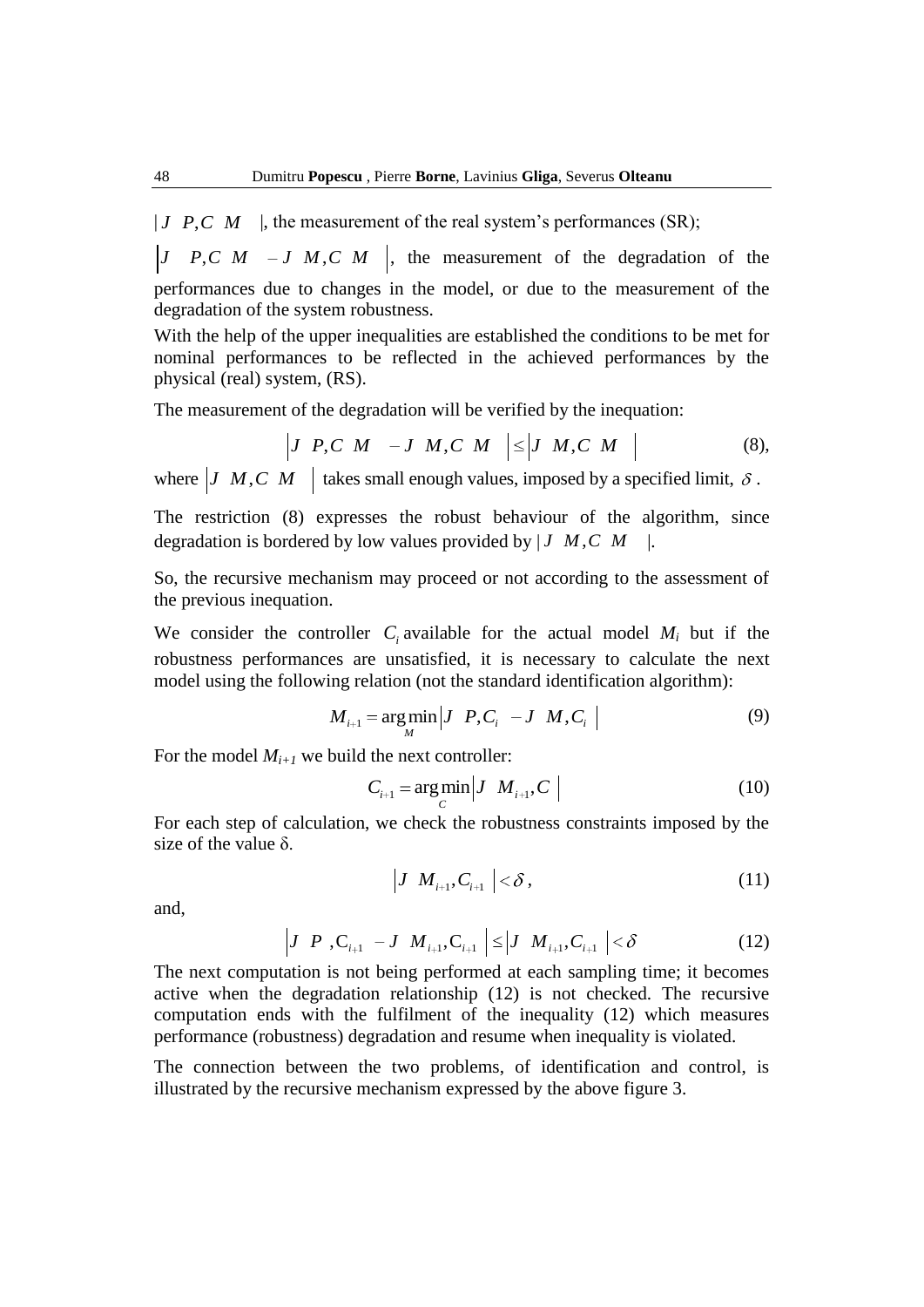

**Fig.3** Flow diagram for adaptive-robust control strategy.

### **3. Validation of the theoretical approach and implementation aspects**

To validate the adaptive-robust mechanism, a simple numerical example is considered by the 1<sup>st</sup> order process,

$$
P = \frac{K}{Ts + 1} \tag{5}
$$

and by a standard PI controller:

$$
C = K_r \left( 1 + \frac{1}{T_i s} \right) \tag{6}
$$

Let the integral criterion usually used in the optimal control theory:

$$
J = \int_0^\infty \varepsilon^2(t) + T_\varepsilon^2 \varepsilon^2(t) dt \tag{7}
$$

where the first part of the criterion is used to minimize the response time, while the second one is needed to control the speed of the closed loop dynamic system.

The computational effort to minimize this integral criterion is very difficult. Therefore, we shall rewrite it in a direct form, using the algorithm from [8].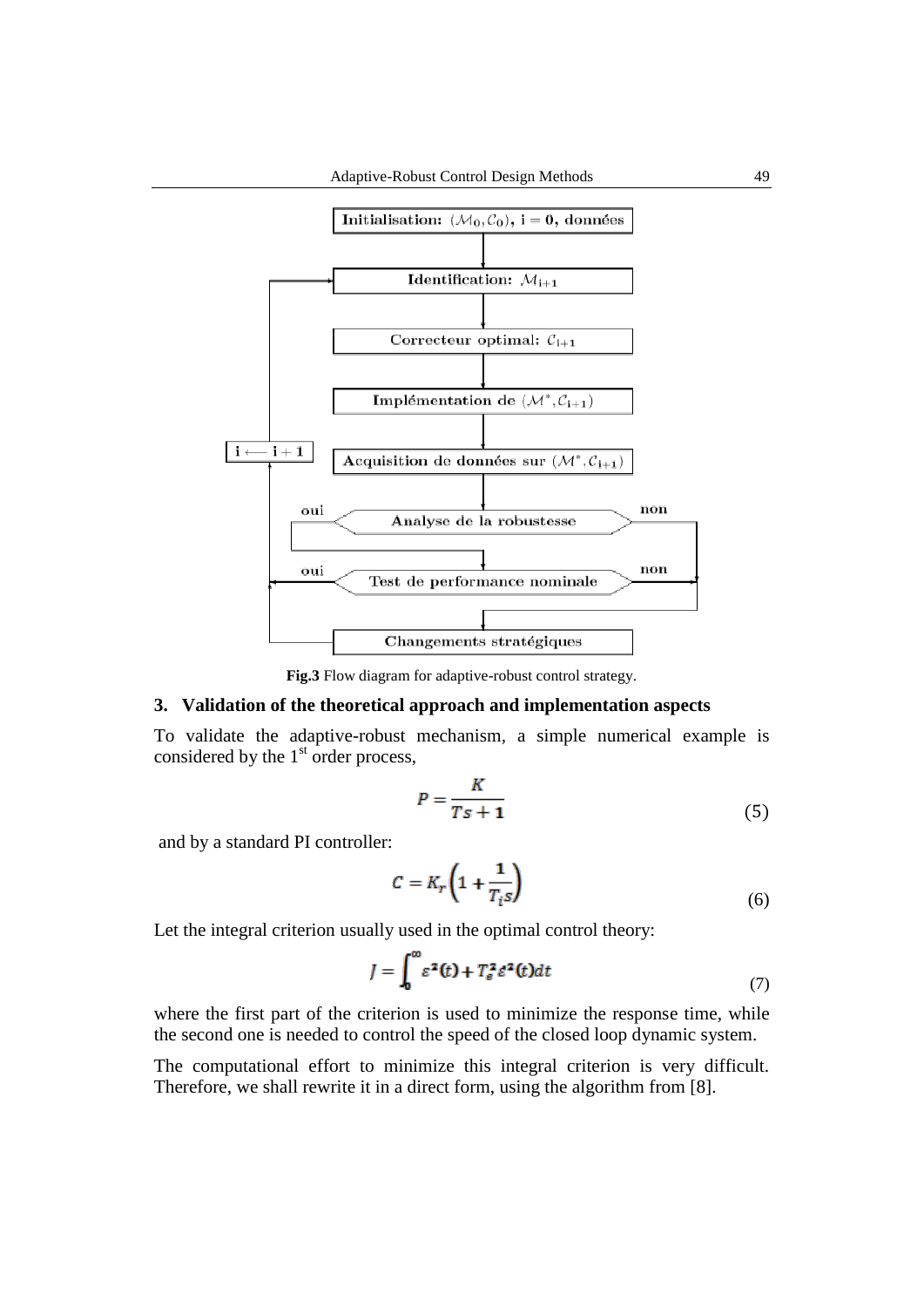Firstly, we separate the two terms of the integral,

$$
J = \int_0^\infty \varepsilon^2(t) + T_\varepsilon^2 \varepsilon^2(t) dt = J_1 + T_\varepsilon^2 J_2 \tag{8}
$$

and we shall separately compute each term of the sum, in the direct form.

We continue by applying the Laplace transform for  $J_1$ 

$$
J_{\mathbf{1}} = \int_0^\infty \varepsilon^2(t)dt = \int_0^\infty \varepsilon(t)\{L^{-1}[\varepsilon(s)]\}dt
$$
\n(9)

$$
J_{\mathbf{1}} = \int_{0}^{\infty} \varepsilon(t) \left[ \frac{1}{2\pi j} \int_{-j\infty}^{j\infty} \varepsilon(s) e^{st} ds \right] dt \tag{10}
$$

$$
J_{\mathbf{1}} = \frac{1}{2\pi j} \int_{-j\infty}^{j\infty} \varepsilon(s) \left[ \int_{0}^{\infty} \varepsilon(t) e^{st} dt \right] ds = \frac{1}{2\pi j} \int_{-j\infty}^{j\infty} \varepsilon(s) \varepsilon(-s) ds \tag{11}
$$

The direct form result for  $J_1$  is,

$$
J_{\mathbf{1}} = \frac{T_i + K_r KT}{2K_r K (1 + K_r K)}
$$
(12)

Based on the same methodology, we obtained the direct expression for the second part of the integral criterion *J*,

$$
J_{\mathbf{z}} = \frac{K_r K \left( 1 + K_r K \frac{T_i}{T} \right)}{2T_i (1 + K_r K)}
$$
(13)

m.

In the end, the integral criterion *J* is equal to:

$$
J = J_{1} + J_{2} = \frac{T_{i} + K_{r}KT}{2K_{r}K(1 + K_{r}K)} + T_{e}^{2} \frac{K_{r}K\left(1 + K_{r}K\frac{I_{i}}{T}\right)}{2T_{i}(1 + K_{r}K)}
$$
(14)

The optimization problem will be:

$$
\min \left\{ J(K, T, Kr, Ti) \right\} \tag{15}
$$

in the space of the model and controller parameters, eventually with some constraints in the parameters.

When the degradation condition is violated, the control algorithm parameters are preserved and an (re)identification procedure estimates the process model; a new controller will be computed corresponding to the new model, and the degradation performances condition will be respected.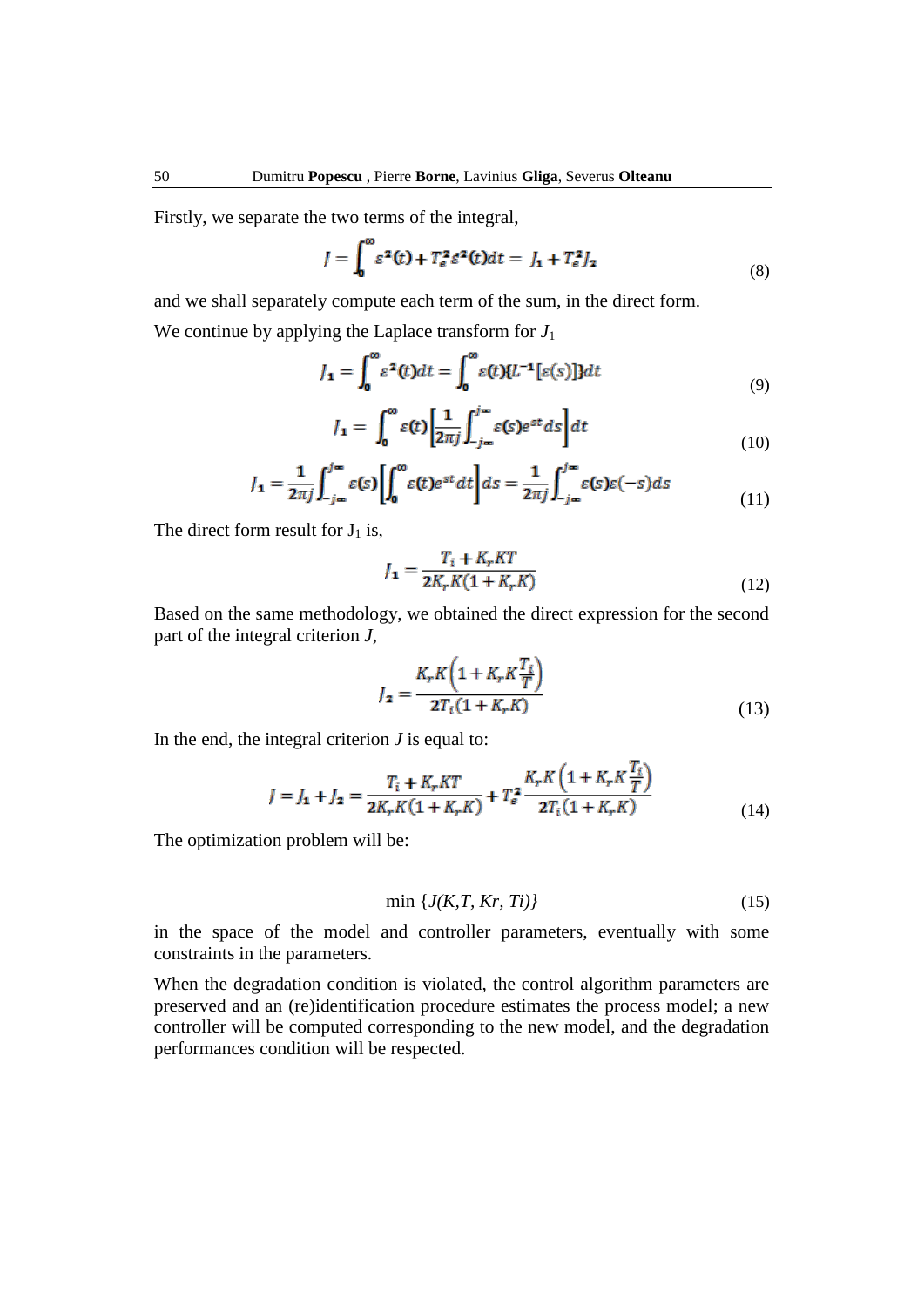The minimization of the nonlinear criterion (24) is accomplished using an appropriate nonlinear mathematical programming method. We chose the Nelder – Mead method, which is based on the SIMPLEX research algorithm [2], [3], this algorithm offering good performances for this class of problems. The SIMPLEX algorithm may converge to the minimum-point, solution for the nonlinear optimization problem (15).

To test the adaptive – robust control system, a real time simulation mode was implemented based on the dedicated software. With a given input data: sampling period and the first identified model of the process, the application will simulate the evolution of the given process, starting from the initial process *P* (parameters).

The first time the – mechanism runs with the controller *Ci* implemented on the process *P ,* the controller *Ci* beeing calculated for the identified model *Mi* and the following steps are introduced:

- $\bullet$ Generate new parameters for the process, by using a random number generator.
- With the above generated values, and using the controller *Ci*, the value of the integral criterion, *J* is calculated for *Mi* model and for the process *P*.
- The robustness test is run. This test consists in verifying the robustness  $\bullet$ degradation inequality.

- if the inequality is respected, the test is passed and the current controller *Ci* is used to control the process.

- if the pair (*Ci, Mi*) fails the robustness test, the algorithm will estimate a new model  $Mi+1$  which will be used to calculate the new controller,  $Ci+1$  which is used to control the process.

It is obvious that the computational effort for the implementation of this algorithm is significantly reduced when compared to the adaptive control or the robust control, respectively.

#### **Conclusions**

We proposed an adaptive – robust strategy for the design of a control system, combining the adaptive control and robust control theories taking into account the advantages of both adaptive and robust strategies. The standard model based control design procedure is ignored and a new strategy is developed, based on the measurement of the performance degradation for closed loop system. The process identification problem is treated implicitly, using an indicator that measures the degradation of the performances of the system, due to the dynamic changes noted in the process evolution. The control algorithm design is based on an integral criterion of optimality expressed in the direct form in order to facilitate the